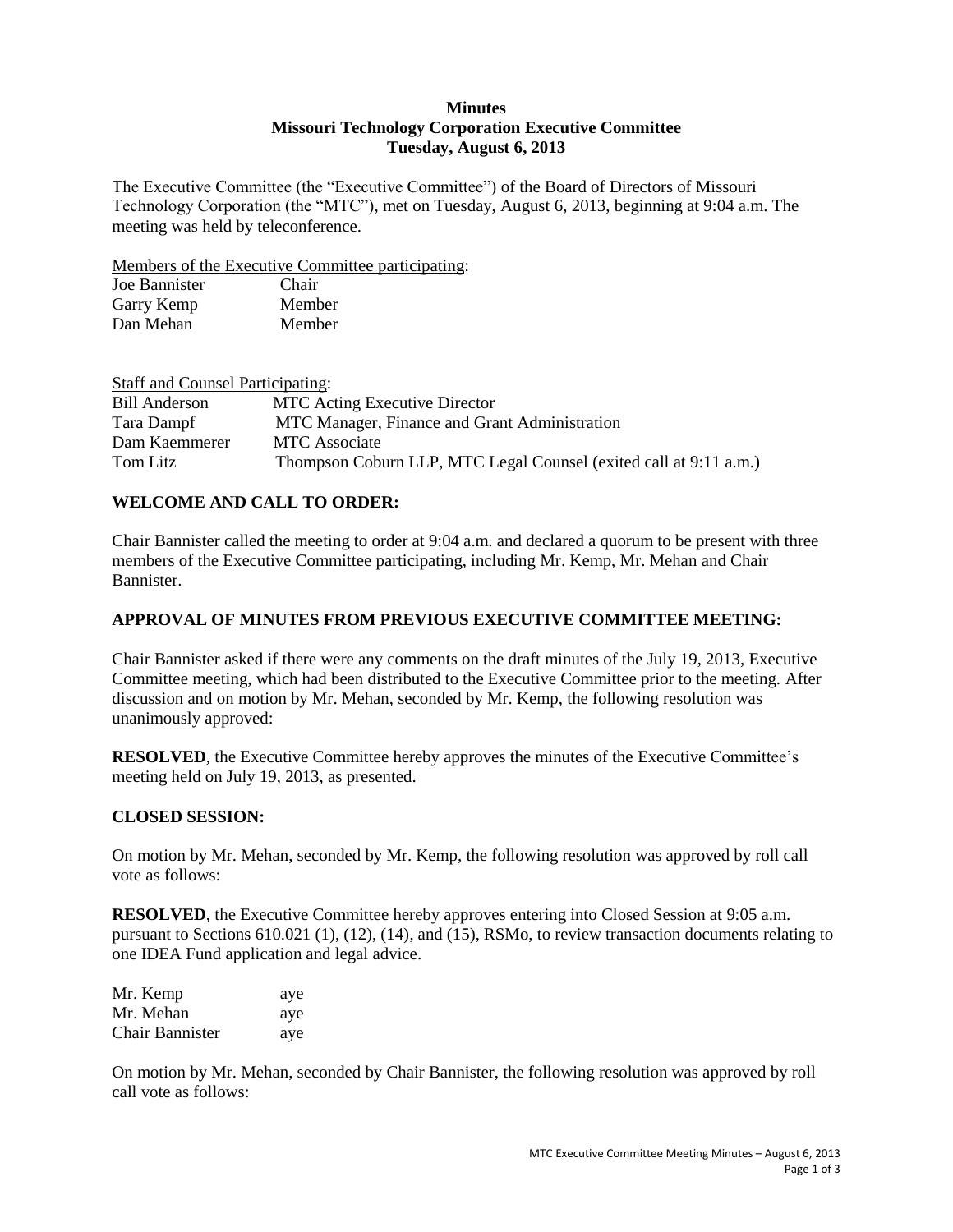**RESOLVED**, the Executive Committee approves reconvening from Closed Session at 9:18 a.m.

| Mr. Kemp               | aye |
|------------------------|-----|
| Mr. Mehan              | aye |
| <b>Chair Bannister</b> | aye |

Chair Bannister reported that the Executive Committee took no action in the Closed Session after a discussion confined to the matters stated above.

## **REVIEW MOBEC GRANT AGREEMENTS:**

After discussion and on motion by Mr. Mehan, seconded by Mr. Kemp, the following resolutions were unanimously approved by those members participating:

**RESOLVED,** the Executive Committee on behalf of the MTC Board hereby approves the agreement for a grant in the amount of \$250,000 to the Entrepreneur Startup Business Development Corporation d/b/a Arch Grants under the Missouri Building Entrepreneurial Capacity Program, in substantially the form presented; and

**FURTHER RESOLVED,** the Executive Committee on behalf of the MTC Board hereby authorizes the MTC Acting Executive Director full power and authority on behalf of the MTC to complete any remaining due diligence and to negotiate, amend, and approve any and all agreements, documents or instruments and to take such other actions as may be required or desirable in connection with, or in furtherance of such grant; and

**FURTHER RESOLVED,** the Executive Committee on behalf of the MTC Board hereby authorizes the MTC Acting Executive Director on behalf of the MTC to execute and deliver all documents relating to such grant.

After discussion and on motion by Chair Bannister, seconded by Mr. Mehan, the following resolutions were unanimously approved by those members participating:

**RESOLVED**, the Executive Committee on behalf of the MTC Board hereby approves the agreement for a grant in the amount of \$250,000 to The Curators of the University of Missouri on behalf of the Missouri University of Science and Technology under the Missouri Building Entrepreneurial Capacity Program for its proposal to develop the SMR Research and Education Consortium, in substantially the form presented; and

**FURTHER RESOLVED,** the Executive Committee on behalf of the MTC Board hereby authorizes the MTC Acting Executive Director full power and authority on behalf of the MTC to complete any remaining due diligence and to negotiate, amend, and approve any and all agreements, documents or instruments and to take such other actions as may be required or desirable in connection with, or in furtherance of such grant; and

**FURTHER RESOLVED,** the Executive Committee on behalf of the MTC Board hereby authorizes the MTC Acting Executive Director on behalf of the MTC to execute and deliver all documents relating to such grant.

### **REVIEW IDEA FUND TRANSACTION DOCUMENTS:**

After discussion and on motion by Mr. Kemp, seconded by Chair Bannister, the following resolutions were unanimously approved by those members participating: